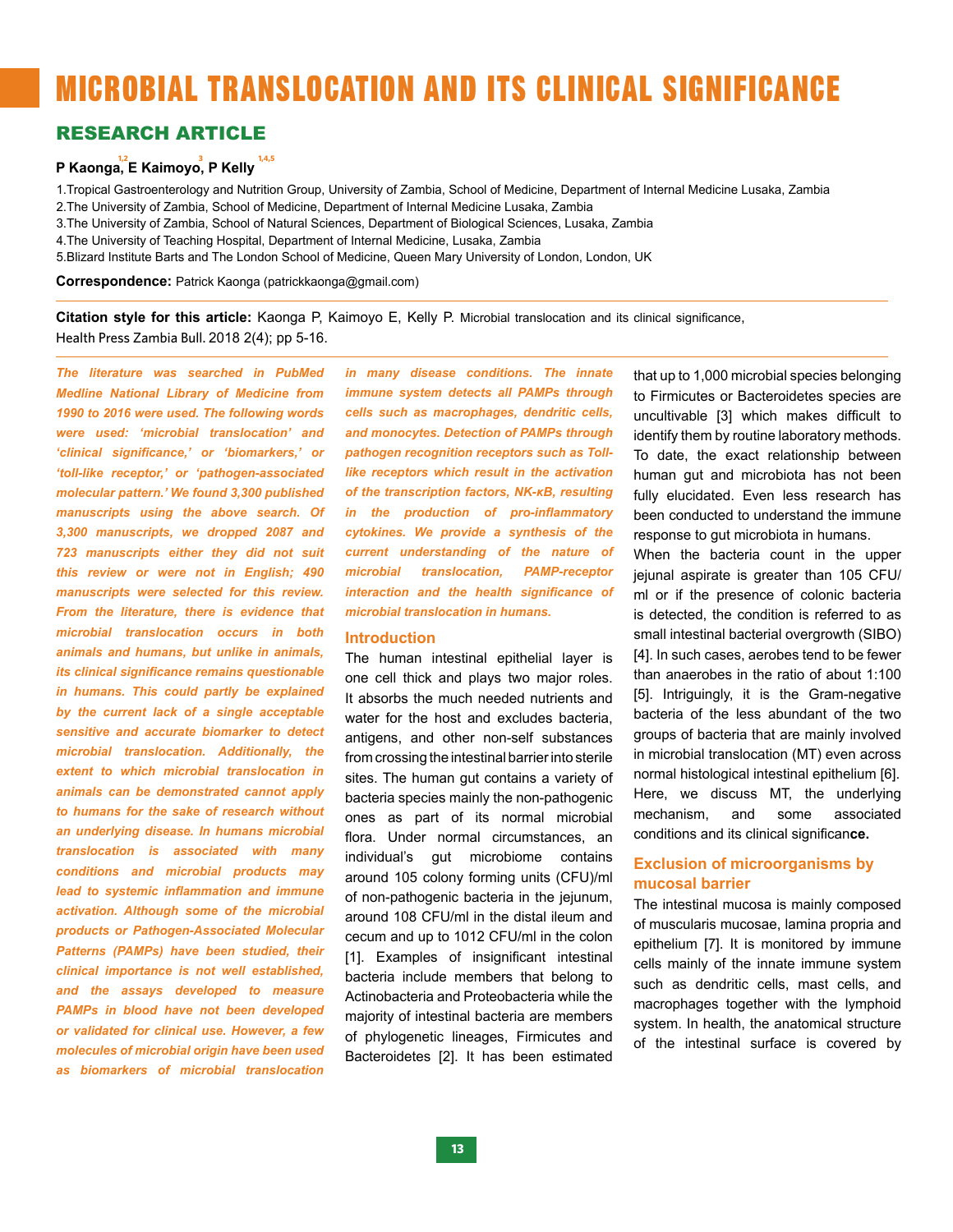mucins secreted by goblet cells and gastric mucus which forms a gel-forming barrier. These exclude external elements and the majority of bacteria from direct contact with cells of mucosal layer. The mucosal layer components consist of water, electrolytes, phospholipids, proteins, and phospholipids [8]. Also, the ability of the microbes to cross the barrier is hampered by antimicrobial agents such as the defensins HD5 and HD6, as well as a large amount of IgA [8]. The epithelial layer is composed of many other cells and biological molecules. These include enterocytes involved in absorption and hormone production. They do not live for a longer time and are regularly replaced within few days. Also, paneth cells are also found in the crypts. These are involved in the production of growth hormones, digestive enzymes and defensins [9]. The gut barrier is also composed of a gastric barrier acid which kills many ingested bacterial and viral pathogens. The epithelial layer also possesses two essential components; the villi and the crypt, which are significant in the absorption of nutrients, secretion of fluids containing electrolytes and serve some immune functions [10, 11]. The villi are finger-like protrusions that increase the surface area for absorption and the crypt are at the bottom of villi and secrete essential fluids containing antimicrobial peptides. Altogether these different elements form an intestinal mucosa with a barrier, immune and absorptive functions [12].

The enterocytes are joined to the adjacent cell by a complex of tight junction proteins which are composed of claudin proteins and play a significant role in the selective regulation of ionic solutes passing through the cell. In case the intestinal barrier is compromised resulting in marked loss of barrier function, microbes or their products cross the barrier through the paracellular pathway [13]. The paracellular pathway

is more permeable than the transcellular pathway which involves passive passage of substances through the space between adjacent cells. The transcellular pathway involves the action of specific channels, which move materials passively or actively across cell membranes [10]. Evidence suggests that these two routes are possibly controlled autonomously [14, 15]. The paracellular route is referred to as the leaky pathway because it allows bigger particles to transverse through such as microbial components which are unable to cross through the cells. Tight junction proteins include the family of 18 claudins, which play a significant role in the determination of pole charge. Other proteins which play important roles in the epithelial barrier function include desmosomes and adherens which form junctions joined to the actin cytoskeleton [10, 16]. Some in-vivo and in-vitro studies have demonstrated that lipopolysaccharide (LPS) and tumor necrosis factor-α (TNF-α) increase permeability of the gut thereby exacerbating the microbial translocation

#### **Assessment of intestinal integrity**

It is important to assess the integrity of the intestinal barrier which can be achieved by staining the intestinal biopsy with hematoxylin and eosin (H&E) and reveal any alterations of the mucosa [18]. This is of particular importance in that the composition and integrity of tight junction proteins such as occludins and claudins, as well as zonula occludens, can be analyzed [19]. These proteins can also be studied in detail by immunofluorescence staining technique using specific antibodies that bind specifically to the proteins under investigation [20]. Some tight junction proteins such as claudin 4 have also been evaluated using Western blotting [18] or by quantitative polymerse chain reaction (qPCR). There are many more proteins also involved in maintaining the integrity of the tight junctions and because of the complexity of their interactions in-vivo it may not be possible to single out the single most important protein involved in the maintenance of barrier integrity. One of the most promising developments in understanding the histology of the mucosa in-vivo is the use of confocal laser endomicroscopy, which is capable of revealing small gap within the epithelial layer and has already been used in individuals with environmental enteropathy .

#### **Clinical significance of microbial translocation**

There is overwhelming literature on experimental studies that have demonstrated that MT occurs in animal models under various conditions. These include environmental enteropathy (EE) [21], colitis [22], liver cirrhosis [6], small bowel obstruction and ischemia in vivo [23], hemorrhagic shock [24], trauma [25] as well as due to abuse of opiates such as morphine [26]and acute pancreatitis [27]. However, in humans, the clinical significance of MT remains to be elucidated, and some conditions where some studies have been done are discussed here.

#### **Microbial translocation in environmental enteropathy**

It has been suspected for a long time that people living in areas of poor sanitation and hygiene especially those common in tropical countries, are affected by a widespread phenomenon of asymptomatic abnormal structural and functional changes of the small intestine referred to as EE [28]. No single specific agent is responsible for EE, but it is hypothesized due to repeated exposure to fecal-oral contamination. It is associated with some factors including reduced responses to oral vaccines [29, 30], micronutrient deficiencies, growth failure and stunting in children [31] and MT [18, 32]. This subclinical condition is characterized by loss of intestinal barrier function, chronic intestinal inflammation,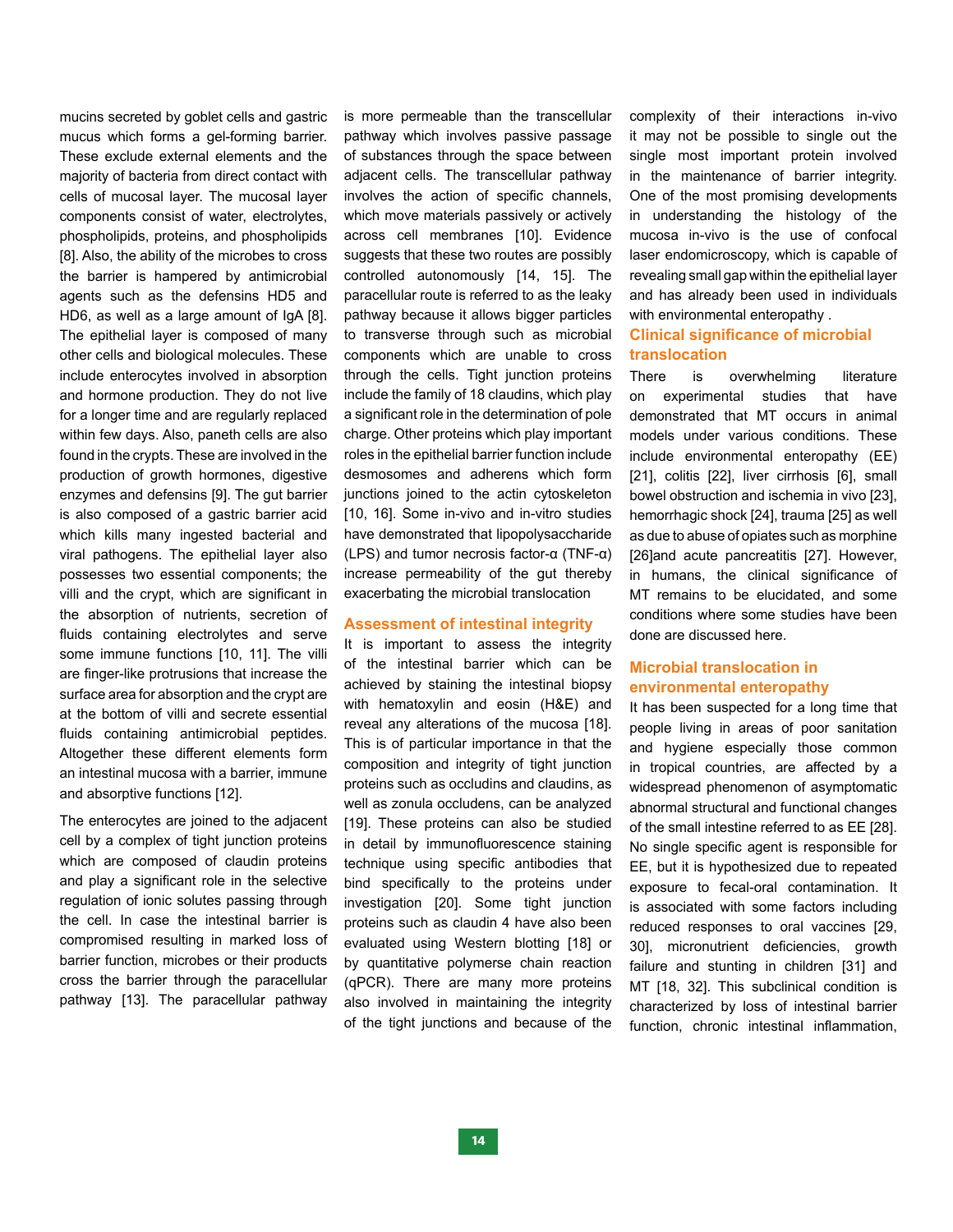microbial translocation and chronic immune activation [28, 33, 34]. Due to compromised gut barrier, microbes and their products translocate from the gut into systemic circulation resulting in immune activation. Chronic immune activation may lead to microcirculatory dysfunction, intravascular coagulation and hemodynamic disturbances leading to hypotension, metabolic derangements septic shock and death [25].

#### **Association between fetal deaths and socio-economic and demographic variables**

The chi-square results in table 1 with a p-value less than 0.05 at 95% confidence interval (CI) indicate that there was a statistically significant relationship between each of the following independent variables and the dependent variable (fetal deaths); age of mother, years lived in a place of residence, children ever born, number of living children, marital status, fertility preference, person who makes decisions on the mothers health care. The percentage of women with fetal deaths increased with increasing age; more women in rural areas (5.5%) had fetal deaths compared to urban women (5.1%); 8.3% of women who lived in a place of residence less than a year had a fetal death; women with a higher education had a fetal death (6%); the percentage of fetal deaths reduced with increase in the number of children ever born and the number of children alive; 5.8% of fetal deaths were among women in a union; 6.5% of fetal deaths were among women who were undecided about fertility preference (undecided about having another child); and 11.4% of fetal deaths occurred to women's whose health care was determined by someone else. However, women's socioeconomic characteristics such as; region, education status, religion and wealth index were not significantly associated with fetal deaths.

#### **Microbial translocation in HIV infection**

HIV is known to infect the lymphocytes and macrophages of the intestinal mucosa [3]. In severely immunosuppressed people with HIV infection, particularly those with fullblown AIDS, chronic diarrhea, and weight loss are common [37]. In such individuals, the gut appearance at the microscopic level is comparable to that of EE in particular in the late stage of the disease [35]. The intestinal epithelium may be damaged by HIV allowing the pathogens within the gut to cause more damage to the gut due to host immune suppression culminating into enteropathy which may promote HIV disease [38]. Some in-vitro experiments have reported that the HIV glycoprotein gp120 interrupts the tight junction proteins [39] and also the actin cytoskeleton and microtubules are modified by the HIV transactivator factor Tat resulting in apoptosis, although HIV does not infect enterocytes, the mechanism is unclear. The suggested effects on the gut mucosa in HIV patients including paracellular permeability has been demonstrated by using immunohistochemistry techniques [40]. Taken together, these increase the chances of microorganisms in the gut to move across the intestinal barrier.

#### **Microbial translocation in Patients with Cirrhosis**

MT has been reported to occur in about 30% in patients with cirrhosis [41] and has been demonstrated to be even as high as 78% in mouse models. Bellot [40] and others showed that 16S rRNA, a biomarker of bacterial translocation, was elevated in patients with cirrhosis. This has been used as a biomarker of MT by others but with no correlation with the severity of cirrhosis. Another study demonstrated that cirrhotic patients had elevated lipopolysaccharidebinding protein (LBP) compared with healthy controls and concluded that there was a possible involvement of bacteria and their products. The conditions were improved by antibiotics [42]. Others have demonstrated MT from the positive bacteriological culture from surgical removal of mesenteric lymph nodes (MLNs) in animal models [43]. The pathogenesis of MT in cirrhosis may manifest in different ways, but the most suggested include small intestinal bacterial overgrowth (SIBO) which most investigator define as 105 CFU/ml of proximal iejunal aspirate [44]. However, the main challenge for diagnosis of SIBO procedure using proximal jejunal aspirate is the invasiveness of the procedure. For this reason, the noninvasive method of the hydrogen and methane breath tests after an oral dose of glucose or lactulose are preferred [45]. MT was only present is about 50% of cirrhotic with SIBO mice suggesting that other factors apart from SIBO were responsible for MT in mice. Some investigators have reported structural and functional alterations in cirrhosis which predisposes mice to microbial translocation [46]. The general immunological impairment of the intestinal immune system has been shown to promote MT in cirrhosis. Taken together, these results may partly explain why MT in patients with cirrhosis is common.

#### **Microbial translocation in Inflammatory Bowel Diseases**

Although the exact cause of inflammatory bowel diseases (IBDs) such as Crohn's disease (CD) and ulcerative colitis (UC) is still elusive, it is hypothesized that some individuals are genetically predisposed to have the diseases especially those with abnormal immune response to intestinal microbiota [47]. Studies have shown that patients with CD and UC have higher levels of plasma and tissue 16S rRNA compared with healthy controls suggesting MT [48]. The levels of 16S rRNA are also higher in patients with active disease than in those with the inactive disease but no difference regarding transcription factor, Nucleotidebinding oligomerization domain-containing protein 2 (NOD2), which plays a key role in the regulation of the response. The 16S rRNA levels and the NOD2 transcription factor have reported not to be associated with MT [49]. On the contrary, different studies showed that 16S rRNA in the serum of IBD patients was related to NOD2. The results were further supported by elevated levels of pro-inflammatory cytokines [50, 51]. Some studies have reported on the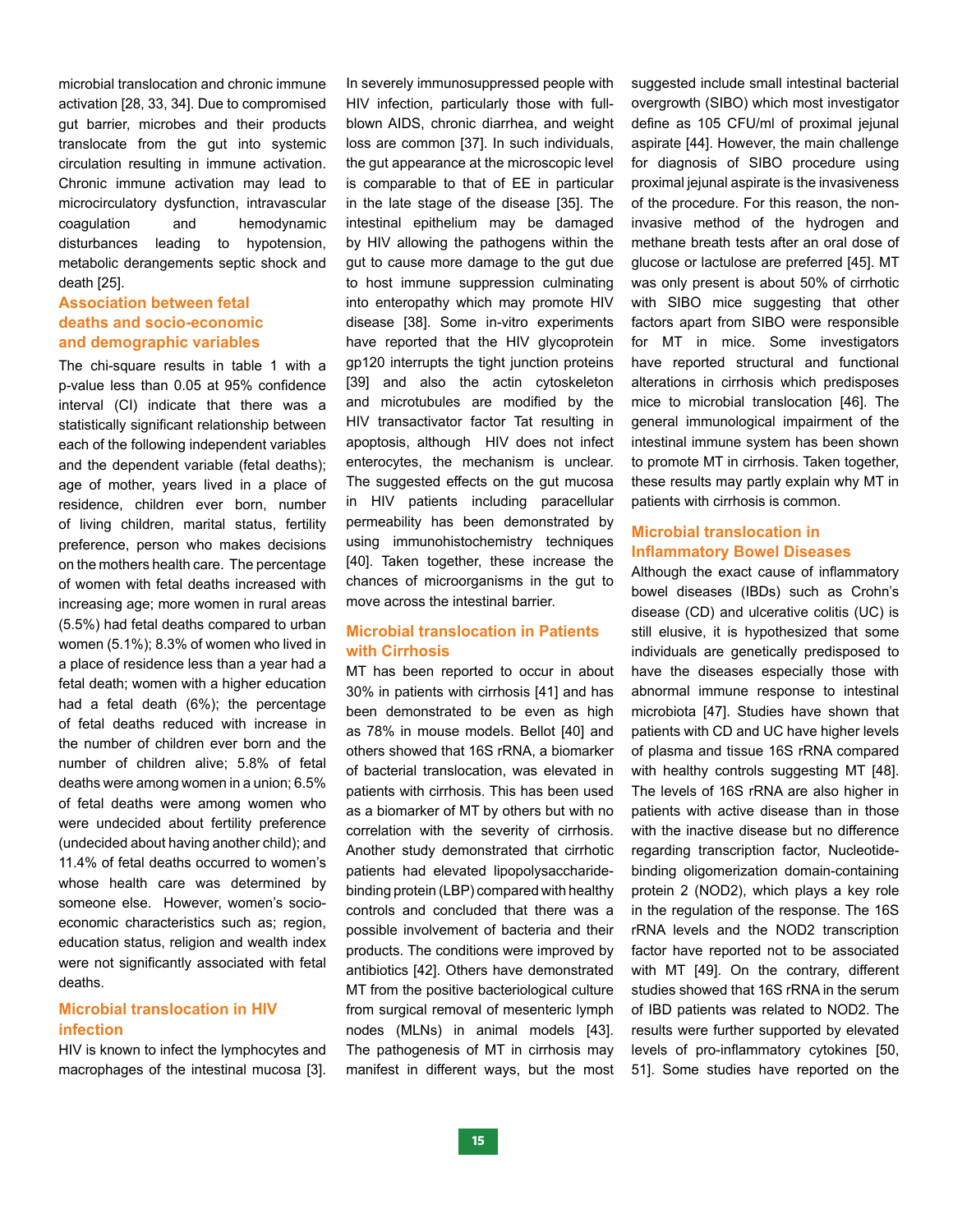type of bacteria phylum that is implicated in IBDs. Some studies have demonstrated that Bacteroidetes species are more commonly found in intestinal biopsies of CD patients compared with those with irritable bowel syndrome or healthy controls. The studies have noted that significant increase in both CD and UC whether active or inactive compared with healthy controls may be linked to some factors including smoking, diet, and biopsy or stool sample. Variations in the activity of the disease may be explained by other factors including sample size [52, 53].

#### **Other conditions in which microbial translocation is of clinicalsignificance**

In industrialized countries, one of the causes of liver disease is the non-alcoholic fatty liver disease (NAFLD). This mostly happens when there are insulin resistance and obesity compounded with steatohepatitis which may originate from simple steatosis. Some studies have reported that obesity is associated with alteration in the gut microbiota [54] and increased intestinal permeability which may lead to MT [55, 56]. In one study [52], 94 neonates and infants who required parenteral nutrition due to gastrointestinal abnormalities successfully underwent surgical procedures. They were followed up for the development of septicemia due to MT in association with parenteral nutrition. Blood samples were cultured to diagnose MT samples from 15 patients were found to be positive for the condition with almost half of them associated with sepsis [57]. In 50 pediatric patients, who were immunosuppressed and were about to undergo small bowel transplant, the correlation between MT and acute rejection or preservation injury was evaluated. A positive culture from blood or liver biopsy was considered evidence of MT. In some cases, MT was associated with colon allograft, ischemia and acute rejection [58]. In monitoring postoperative sepsis in patients after undergoing laparotomy, patients were divided into those who had a positive bacterial culture in MLN and those who were negative. After a comparison had been made, patients who had a positive culture (MT) had more sepsis compared with those with negative culture (42.3% versus 19.9%) respectively [59]. In another study, at the time patients were undergoing general surgery, intestinal serosa and MLN samples were taken and cultured, and only 10% had MT with the occurrence of postoperative sepsis being two times more than in patients with MT but with similar mortality rate [60].

 The diagnosis of MT by positive culture of a sample taken from MLN which is considered to a direct measure of MT by most investigators has several limitations. First, to get such a sample, surgery is needed. This is an invasive procedure which in itself would be too much in humans, unlike in animal model just to study MT only especially with its clinical significance in most conditions still unclear. Second, not all bacteria are cultivatable and so do not mean that negative growth the MLNs are free of bacteria. Third, culture is not very sensitive because a certain number of bacteria need to be present to get a positive result compared with methods like PCR. Fourth, even if samples of MLNs were to be obtained, it is not practical to get samples from all MLNs because if certain MLNs are found to be negative, it may not necessarily mean all MLNs do have bacteria. Fifth, some bacteria may be present in the nonviable state, and so they cannot grow on culture medium [61].

#### **Is there a best specific biomarker of Microbial translocation?**

The diagnosis of MT in humans, several optional methods have been proposed and tested with varying successes and limitations. These methods are based on various types of PAMPs including LPS, lipoteichoic acid, peptidoglycan (PDG) layer components and flagellin and their interactions with cell receptors. LPS a component of the Gram-negative bacteria have been detected in the plasma of humans with EE [18, 32], HSS [35] cirrhosis and HIV enteropathy [62] as a direct biomarker

of MT since it's of bacterial origin. Other investigators have considered LPS as a surrogate biomarker of MT because of its short half life  $(2 - 3$  hours) typically affected by some factors such as antibodies, immunogenetic and physiological variables [63]. In some conditions, detection of 16S rRNA in plasma of both human and animals has been used as a direct biomarker of MT. Real-time PCR does the detection and quantification. Studies have reported higher 16S rRNA copy number in HIV infected individuals compared with HIV negative individuals [62, 64, 65] while others found infected treatment naïve individuals had higher copy number compared with infected individuals who were on treatment. Others have also reported the presence of 16S rRNA in healthy individuals [66, 67] probably confirming what others have indicated that even in healthy individuals with intact epithelial barrier translocation takes place.

 Peptidoglycan (PDG) layer is a component of both the Gram-positive and Gramnegative bacteria which is detected by Tolllike receptor 2 (TLR2) [68]. It makes about two-thirds of the Gram-positive bacteria cell wall and one-fifth of the Gram-negative cell wall. It has been detected in human plasma using silkworm larvae test. Although initial experiments were not in humans, its later use in some patients during the postoperative period of gastrointestinal surgery [69] revealed its potential for application in humans. The PDG was found to be higher in more than three-quarters of patients with severe bacterial infection [70]. Conversely, its use as a universal biomarker of microbial translocation has been difficult, and it is limited to surgical institutions. Flagellin is a subunit component of flagella present in motile bacteria [71], and an ELISA assay has been developed capable of detecting the protein. One of its first uses was in patients with short bowel syndrome who had either endotoxemia or without and in these patients marked increase in serum IgM, IgA, and IgG levels specific to flagellin were observed [72]. In patients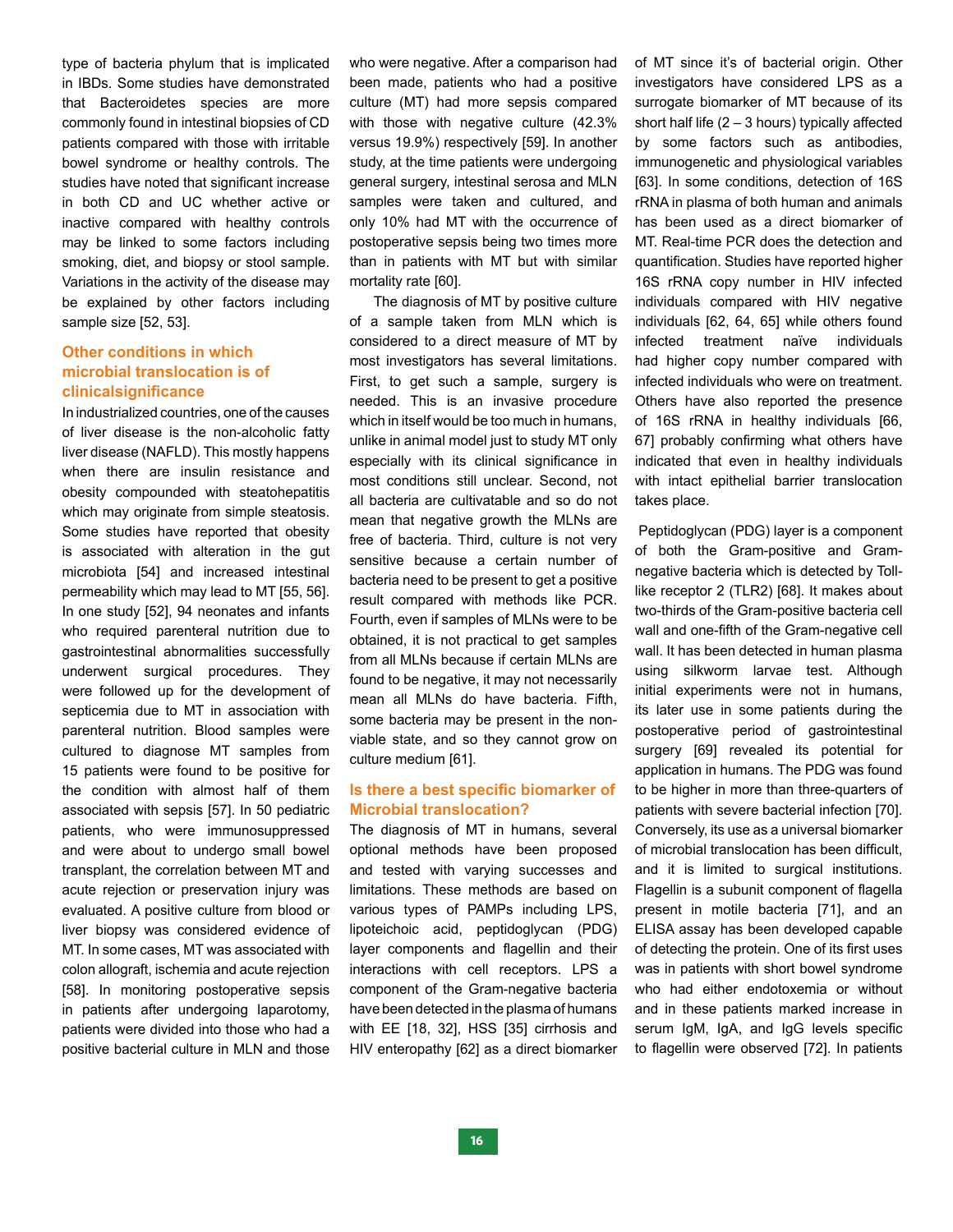## *Table 1: Different PAMPs hypothesized to be involved in microbial translocation*

| <b>PAMP</b>                                                                                                                                                                                                                                                                                                                                                                                    | <b>Origin</b>      | <b>TLR</b>       | <b>PAMP</b><br><b>location</b> | <b>Adaptor</b><br>protein | <b>References</b> |
|------------------------------------------------------------------------------------------------------------------------------------------------------------------------------------------------------------------------------------------------------------------------------------------------------------------------------------------------------------------------------------------------|--------------------|------------------|--------------------------------|---------------------------|-------------------|
| Lipopeptides                                                                                                                                                                                                                                                                                                                                                                                   | <b>GPB</b>         | TLR1             | Cell surface                   | MyD88                     | $[79]$            |
| Peptidoglycan                                                                                                                                                                                                                                                                                                                                                                                  | <b>GPB/GNB</b>     | TLR <sub>2</sub> | Cell surface                   | MyD88, Tram               |                   |
| Double-stranded<br><b>RNA</b>                                                                                                                                                                                                                                                                                                                                                                  |                    |                  |                                |                           | [82]              |
|                                                                                                                                                                                                                                                                                                                                                                                                | <b>GPB</b>         | TLR3             | Endosome                       | <b>TRIF</b>               | [81, 82]          |
| Flagellin                                                                                                                                                                                                                                                                                                                                                                                      | <b>GPB/GNB</b>     | TLR4             | Cell surface                   | MyD88                     |                   |
| Lipoteichoicacid,<br>lipopeptides                                                                                                                                                                                                                                                                                                                                                              |                    |                  |                                | TIRAP (Mal)               | [83, 84]          |
| Single stranded<br><b>RNA</b>                                                                                                                                                                                                                                                                                                                                                                  | <b>RNA viruses</b> | TLR5             | Cell surface                   | MyD88                     | [85]              |
| Single stranded<br><b>RNA</b>                                                                                                                                                                                                                                                                                                                                                                  | <b>GNB</b>         | TLR6             | Cell surface                   | MyD88                     |                   |
| Unmethylated<br>CpG-DNA/16S<br><b>rRNA</b>                                                                                                                                                                                                                                                                                                                                                     |                    |                  |                                |                           | $[79]$            |
| Lipoteichoicacid,<br>lipopeptides                                                                                                                                                                                                                                                                                                                                                              | <b>GNB</b>         | TLR7             | Endosome                       | MyD88                     | [85]              |
| $[79]$                                                                                                                                                                                                                                                                                                                                                                                         | <b>GPB/GNB</b>     | TLR8             | Endosome                       | MyD88                     | [85]              |
| Single stranded<br><b>RNA</b>                                                                                                                                                                                                                                                                                                                                                                  | <b>RNA viruses</b> | TLR9             | Endosome                       | MyD88                     |                   |
| Single stranded<br><b>RNA</b>                                                                                                                                                                                                                                                                                                                                                                  |                    |                  |                                |                           | [84]              |
| Unmethylated<br>CpG-DNA/16S<br><b>rRNA</b>                                                                                                                                                                                                                                                                                                                                                     |                    |                  |                                |                           |                   |
| PAMP, Pathogen-Associated Molecular Pattern; GPB, Gram positive bacteria; GNB, Gram<br>negative bacteria; TLR, toll-like receptor; MyD88, Myeloid differentiation primary response gene<br>88; TRAM, Toll- interleukin 1 receptor-domain-containing adapter-inducing interferon-β; TIRAP,<br>Toll-interleukin 1 receptor domain-containing adapter protein; TRIF, Toll- interleukin 1 receptor |                    |                  |                                |                           |                   |

-domain-containing adapter-inducing interferon-β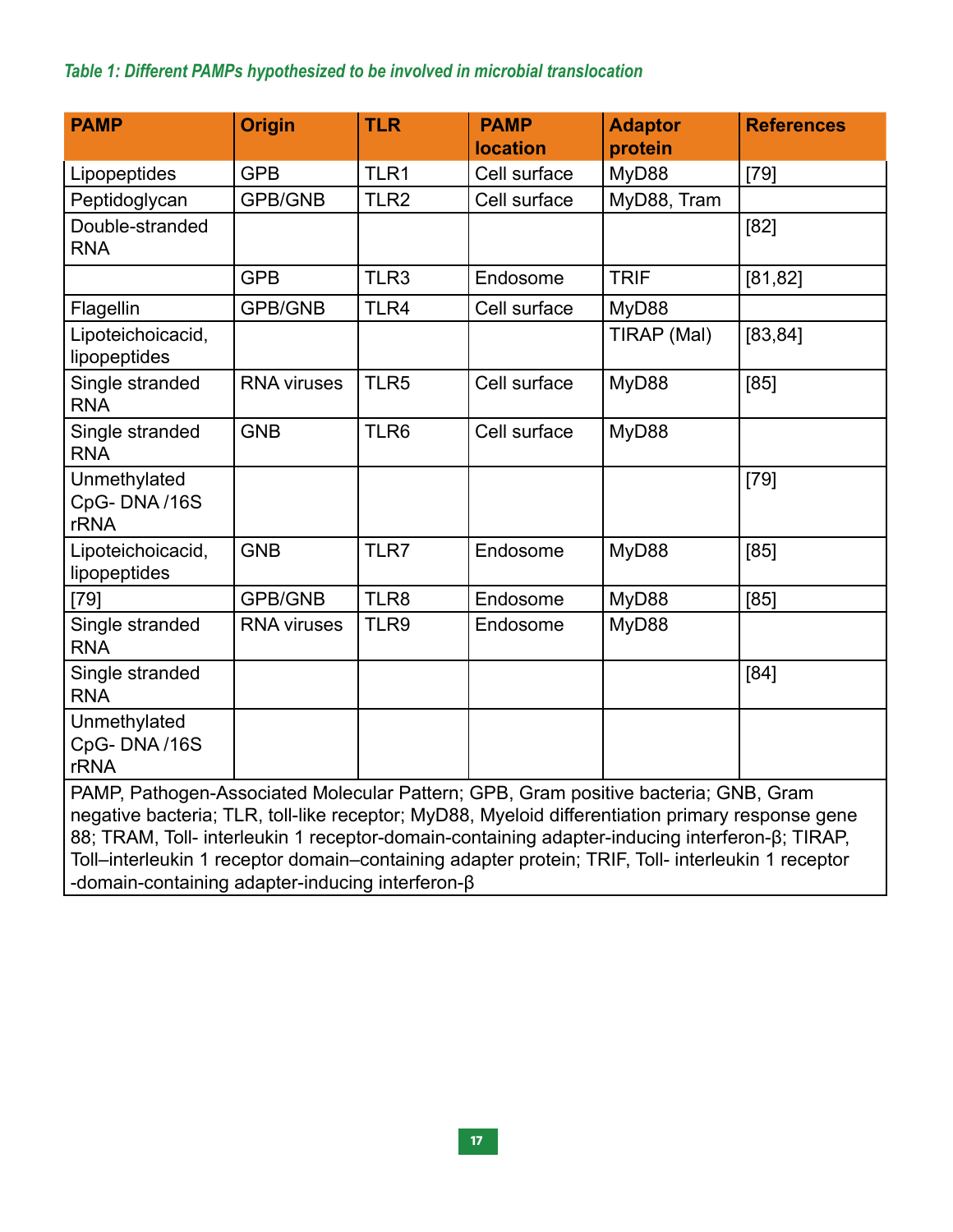with CD, other investigators have reported presence of flagellin specific to Escherichia coli [73, 74] which was associated with compromised gut barrier. In the treatment of patients with HIV infection, anti-flagellin antibodies were used as biomarker of MT [75]. The use of this PAMP has been very narrow, and this warrants more studies to investigate its viability as a biomarker of MT in different diseases.

Lipoteichoic acid (LTA) is another PAMP that has been proposed as a diagnostic biomarker for MT. This is an equivalent of LPS in the Gram-negative bacteria, and it is shed during Gram-positive bacteria replication. It has been shown to induce the production of cytokines that are different from the ones observed when LPS stimulate transcription factors. If bacteria in the culture medium are exposed to antibiotics, LTA is secreted, and in human, its titers are reported to be higher in patients with chronic hepatitis C compared with healthy individuals [76]. Other studies have demonstrated that in patients with primary biliary cholangitis, LTA containing mononuclear cells were found in histological sections [77].

#### **Other Biomarkers of Microbial Translocation**

Indirect (surrogate) biomarkers are cellular biological molecules produced as a result of host immune response to MT. Biomarkers that have been reported to correlate with MT include sCD14 [31], LBP [35], intestinalfatty acid binding protein [31, 78, 79] and EndoCab [79]. Other investigators have argued that sCD14 is not a biomarker of MT per se but rather a biomarker of monocyte activation but correlates well with LPS [80]. Another potential measure of direct biomarkers of MT is the use of plasma which stimulates a reporter cell line such as RAW-Blue mouse macrophages to express TLRs capable of detecting total PAMPs readout which are of microbial

origin (Patrick Kaonga unpublished data). The total PAMPs activity can be measured by using detection reagent, QUANTI-Blue by spectrophotometer.

#### **How immune system detects microbes and microbial products**

After microbes and their components cross the intestinal barrier, innate immune system composed of unspecialized cells detect all non-self components from pathogen referred to as PAMPs through pathogen recognition receptors (PRRs) such as TLRs. TLR are germ-line encoded conserved receptors that are either expressed on the surface or endosomal that recognize various PAMPs [81]. PAMPs are essential for microbial survival and indispensable for microbial survival and fitness. Loss of patterns or even mutation can mean loss of life, so they have low major mutation rates. Second, they are not produced by host cells. Instead, they are produced by microorganisms, and this allows innate immunity to distinguish between non-self and self. Third, between microorganisms of a given class, PAMPs are invariant, meaning that not a lot of encoded PRRs are needed for microbial infection presence to be detected [82]. In humans, there are nine TLRs that have been described recognizing to interact with different PAMPs.

The main ligand for TLR1 is lipopeptide and for TLR6 are lipoteichoic acid and lipopeptides [81]. When these ligands are detected, they lead to secretion of proinflammatory cytokines by cells of the innate immune system including interferonalpha (IFN-α), tumor necrosis factoralpha (TNF-α) and interleukin-1-beta (IL-1β). Selected examples of PAMP-ligand interactions that have been studied are summarized (Table 1). TLR2 recognizes lipoteichoic acid and peptidoglycan which are major components of Gram-positive bacteria while TLR3 is only known to detect dsRNA [83, 84]. When LPS activates TLR4, its act together with membrane CD14 and Myeloid differentiation factor 2 (MD-2) proteins as co-receptors in recognition of LPS [85, 86]. Following recognition of these PAMPs, pro-inflammatory cytokines are produced which could worsen the inflammatory process and disease condition. Other receptors TLR5 recognize flagellin, TLR7 and TLR8 single stranded viral RNA in endosomal or lysosomal compartments [87] and TLR9 unmethylated CpG-DNA [86]. The feature of PAMPs detection by TLRs is followed by activation of transcription factor, NF-κB, leading to the production of pro-inflammatory cytokines.

#### **Conclusions**

From the literature reviewed, it is evident that MT in humans makes a significant contribution to several disease states, but its clinical significance is under studied. This is bound to change as more biomarkers become available. It is also likely to become possible to use these biomarkers to demonstrate the clinical significance of MT. Additionally, heightened and persistent immune activation which may originate from detection of PAMPs by TLRs which are expressed by immune cells and other organs may result in some clinical consequences.

Funding Statement: The work of the authors was supported by the Bill & Melinda Gates Foundation (Grant number OPP1066118) Authors' contributions: Each author contributed sufficiently to the writing and revising the manuscript and approved for it to be published.

Conflict of interests: We declare that there is no conflict of interest.Nectur atquian daepedicia eumquatem int.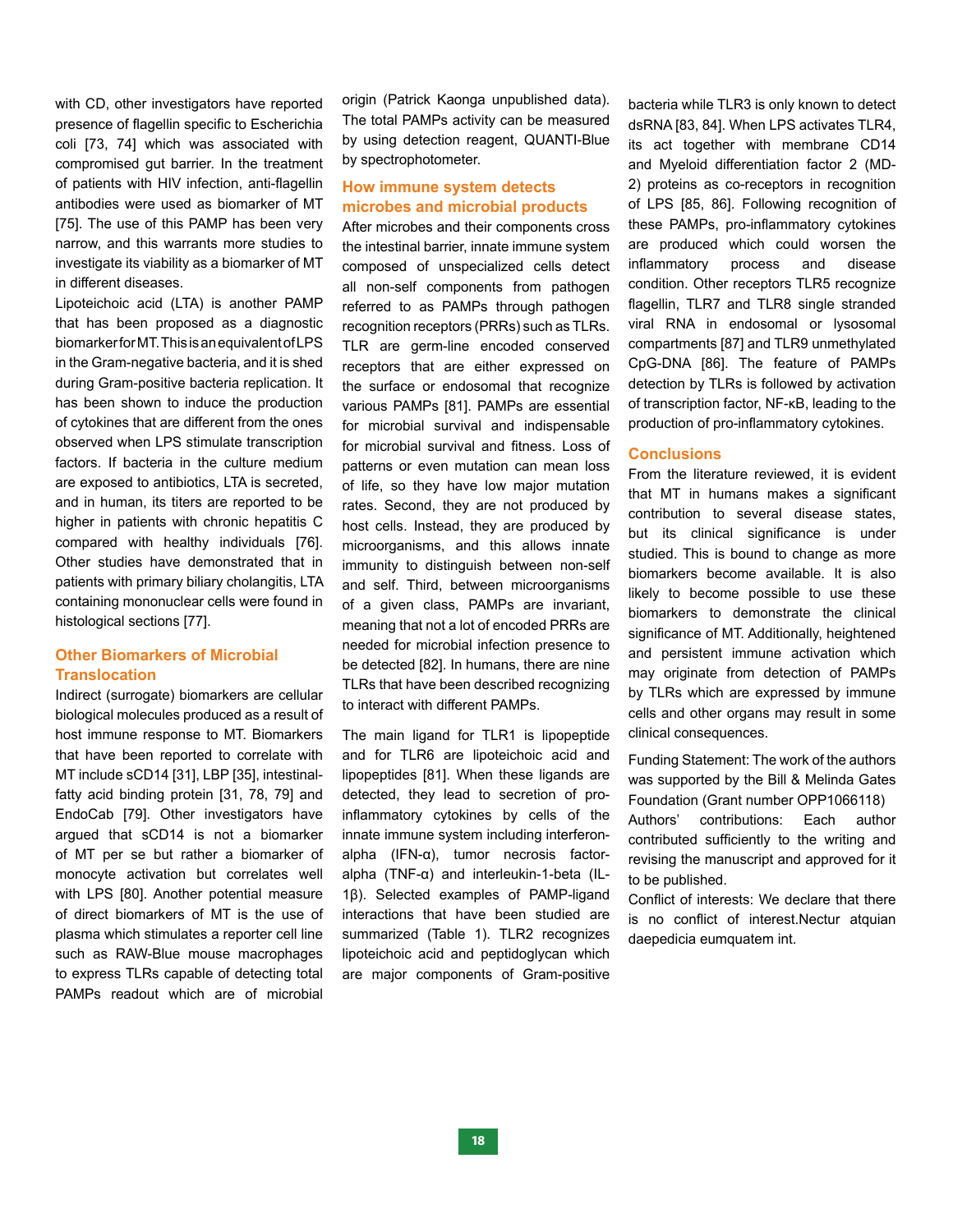# **LIST OF REFERENCES**

**1.** Marteau PR, Vrese Md, Cellier CJ, Schrezenmeir J: Protection from gastrointestinal diseases with the use of probiotics. The American Journal of Clinical Nutrition 2001, 73(2):430s-436s.

**2.** Arumugam M, Raes J, Pelletier E, Le Paslier D, Yamada T, Mende DR, Fernandes GR, Tap J, Bruls T, Batto JM et al: Enterotypes of the human gut microbiome. Nature 2011, 473.

**3.** Brenchley JM, Douek DC: Microbial Translocation Across the GI Tract(). Annual review of immunology 2012, 30:149-173.

**4.** Corazza GR, Menozzi M, Strocchi A, Rasciti L, Vaira D, Lecchini R, Avanzini P, Chezzi C, Gasbarrini G: The diagnosis of small bowel bacterial overgrowth: reliability of jejunal culture and inadequacy of breath hydrogen testing. Gastroenterology 1990, 98(2):302-309.

**5.** Wells JM, Rossi O, Meijerink M, van Baarlen P: Epithelial crosstalk at the microbiota-mucosal interface. Proc Natl Acad Sci U S A 2011, 108.

**6.**Wiest R, Lawson M, Geuking M: Pathological bacterial translocation in liver cirrhosis. Journal of Hepatology 2014, 60(1):197- 209.

**7.**van der Flier LG, Haegebarth A, Stange DE, van de Wetering M, Clevers H: OLFM4 is a robust marker for stem cells in human intestine and marks a subset of colorectal cancer cells. Gastroenterology 2009, 137(1):15-17.

**8.** Duerr CU, Hornef MW: The mammalian intestinal epithelium as integral player in the establishment and maintenance of host– microbial homeostasis. In Seminars in immunology: 2012. Elsevier; 2012:25-35.

**9.** Bry L, Falk P, Huttner K, Ouellette A, Midtvedt T, Gordon JI: Paneth cell differentiation in the developing intestine of normal and transgenic mice. Proceedings of the National Academy of Sciences 1994, 91(22):10335-10339.

**10.** Turner JR: Intestinal mucosal barrier function in health and disease. Nat Rev Immunol 2009, 9(11):799-809.

**11.** Peterson LW, Artis D: Intestinal epithelial cells: regulators of barrier function and immune homeostasis. Nature Reviews Immunology 2014, 14(3):141-153.

**12.** Mbuya MN, Humphrey JH: Preventing environmental enteric dysfunction through improved water, sanitation and hygiene: an opportunity for stunting reduction in developing countries. Maternal & Child Nutrition 2015.

**13.**Turner JR: Show me the pathway! Regulation of paracellular permeability by Na-glucose cotransport. Adv Drug Deliv Rev 2000, 41.

**14.** Watson CJ, Hoare CJ, Garrod DR, Carlson GL, Warhurst G: Interferon-γ selectively increases epithelial permeability to large molecules by activating different populations of paracellular pores. Journal of cell science 2005, 118(22):5221-5230.

**15.** Fihn BM, Sjöqvist A, Jodal M: Permeability of the rat small intestinal epithelium along the villus-crypt axis: effects of glucose transport. Gastroenterology 2000, 119(4):1029-1036.

**16.** Bruewer M, Utech M, Ivanov AI, Hopkins AM, Parkos CA, Nusrat A: Interferon-γ induces internalization of epithelial tight junction proteins via a macropinocytosis-like process. The FASEB Journal 2005, 19(8):923-933.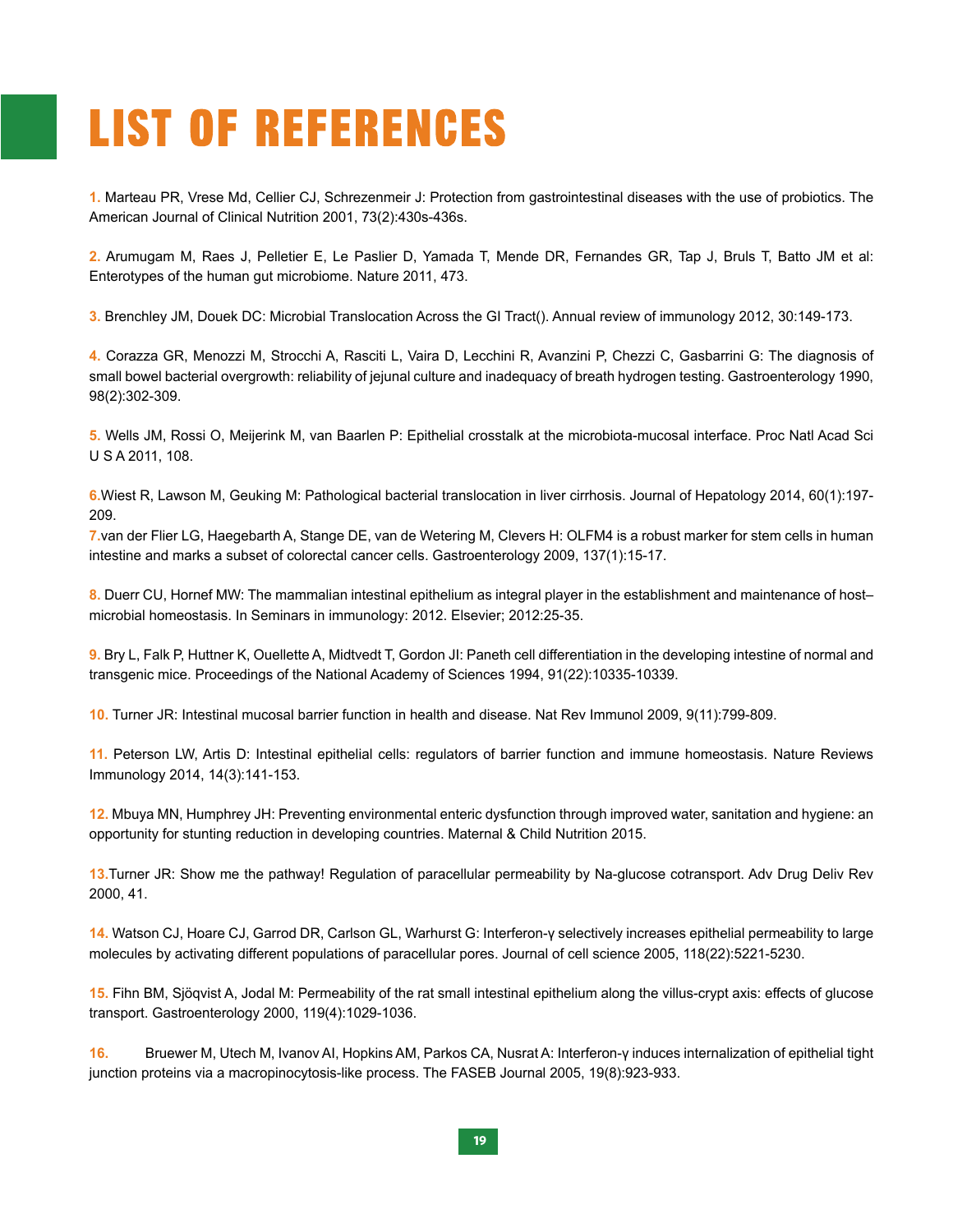**17.** Clayburgh DR, Barrett TA, Tang Y, Meddings JB, Van Eldik LJ, Watterson DM, Clarke LL, Mrsny RJ, Turner JR: Epithelial myosin light chain kinase–dependent barrier dysfunction mediates T cell activation–induced diarrhea in vivo. The Journal of clinical investigation 2005, 115(10):2702-2715.

**18.** Kelly P, Besa E, Zyambo K, Louis-Auguste J, Lees J, Banda T, Soko R, Banda R, Amadi B, Watson A: Endomicroscopic and Transcriptomic Analysis of Impaired Barrier Function and Malabsorption in Environmental Enteropathy. PLoS Neglected Tropical Diseases 2016, 10(4):e0004600.

**19.** Menard S, Cerf-Bensussan N, Heyman M: Multiple facets of intestinal permeability and epithelial handling of dietary antigens. Mucosal immunology 2010, 3(3):247-259.

**20.** Hartmann P, Haimerl M, Mazagova M, Brenner DA, Schnabl B: Toll-Like Receptor 2–Mediated Intestinal Injury and Enteric Tumor Necrosis Factor Receptor I Contribute to Liver Fibrosis in Mice. Gastroenterology 2012, 143(5):1330-1340. e1331.

**21.** Brown EM, Wlodarska M, Willing BP, Vonaesch P, Han J, Reynolds LA, Arrieta M-C, Uhrig M, Scholz R, Partida O et al: Diet and specific microbial exposure trigger features of environmental enteropathy in a novel murine model. Nature Communications 2015, 6:7806.

**22.** Hao XP, Lucero CM, Turkbey B, Bernardo ML, Morcock DR, Deleage C, Trubey CM, Smedley J, Klatt NR, Giavedoni LD et al: Experimental colitis in SIV-uninfected rhesus macaques recapitulates important features of pathogenic SIV infection. Nature Communications 2015, 6:8020.

**23.** Samel S, Keese M, Kleczka M, Lanig S, Gretz N, Hafner M, Sturm J, Post S: Microscopy of bacterial translocation during small bowel obstruction and ischemia in vivo – a new animal model. BMC Surgery 2002, 2(1):6.

**24.** Fülöp A, Turóczi Z, Garbaisz D, Harsányi L, Szijártó A: Experimental Models of Hemorrhagic Shock: A Review. European Surgical Research 2013, 50(2):57-70.

**25.** Zanoni FL, Benabou S, Greco KV, Moreno ACR, Cruz JWMC, Filgueira FP, Martinez MB, Figueiredo LFPd, Silva MRe, Sannomiya P: Mesenteric microcirculatory dysfunctions and translocation of indigenous bacteria in a rat model of strangulated small bowel obstruction. Clinics 2009, 64:911-919.

**26.** Meng J, Yu H, Ma J, Wang J, Banerjee S, Charboneau R, Barke RA, Roy S: Morphine Induces Bacterial Translocation in Mice by Compromising Intestinal Barrier Function in a TLR-Dependent Manner. PLoS ONE 2013, 8(1):e54040.

**27.** van Minnen LP, Blom M, Timmerman HM, Visser MR, Gooszen HG, Akkermans LMA: The Use of Animal Models to Study Bacterial Translocation During Acute Pancreatitis. Journal of Gastrointestinal Surgery 2007, 11(5):682-689.

**28.** Korpe PS, Petri WA: Environmental Enteropathy: Critical implications of a poorly understood condition. Trends in Molecular Medicine 2012, 18(6):328-336.

**29.** Levine MM: Immunogenicity and efficacy of oral vaccines in developing countries: lessons from a live cholera vaccine. BMC Biology 2010, 8:129-129.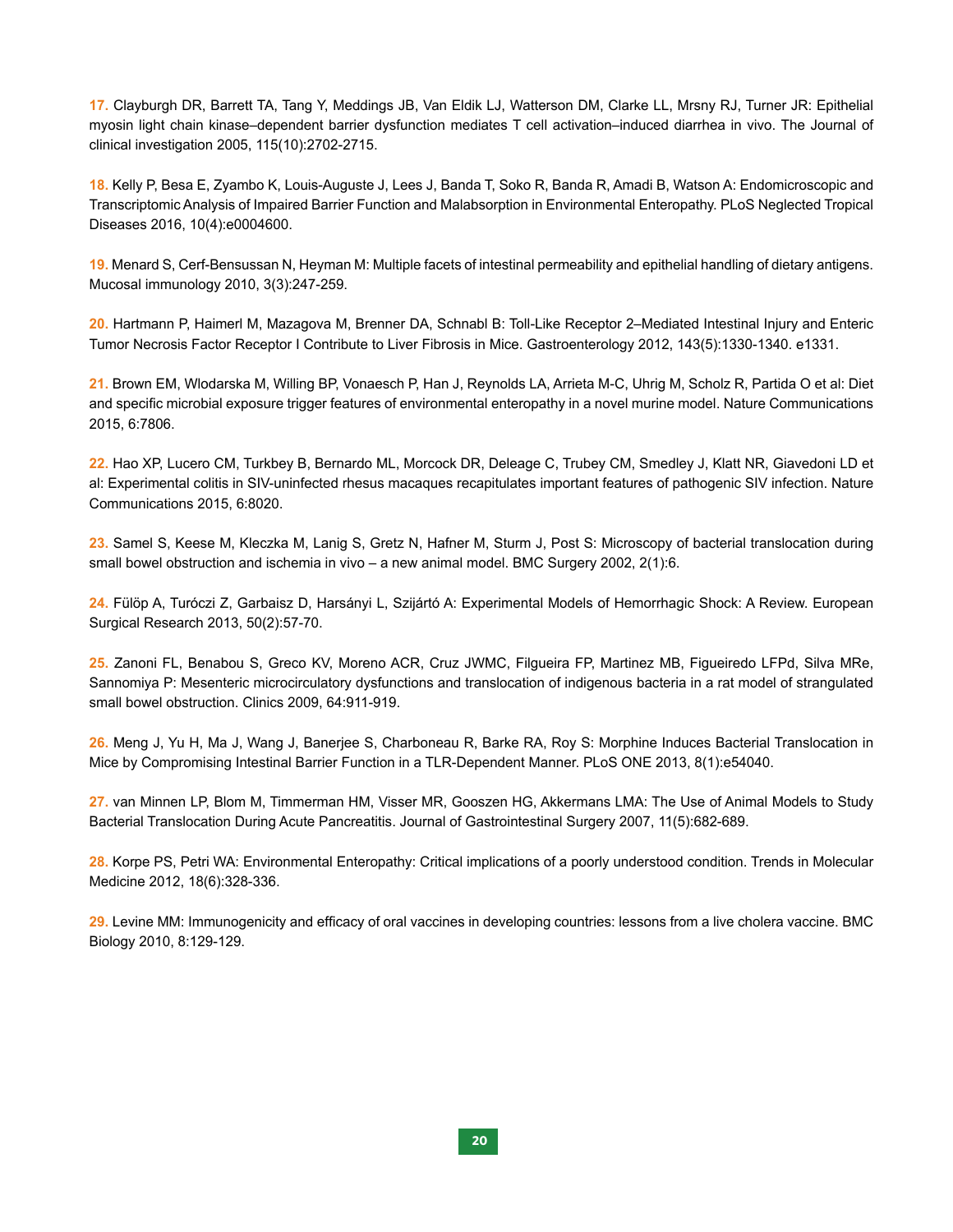**30.** Naylor C, Lu M, Haque R, Mondal D, Buonomo E, Nayak U, Mychaleckyj JC, Kirkpatrick B, Colgate R, Carmolli M et al: Environmental Enteropathy, Oral Vaccine Failure and Growth Faltering in Infants in Bangladesh. EBioMedicine 2015, 2(11):1759- 1766.

**31.** Prendergast AJ, Rukobo S, Chasekwa B, Mutasa K, Ntozini R, Mbuya MNN, Jones A, Moulton LH, Stoltzfus RJ, Humphrey JH: Stunting Is Characterized by Chronic Inflammation in Zimbabwean Infants. PLoS ONE 2014, 9(2):e86928.

**32.** Campbell DI, Murch SH, Elia M, Sullivan PB, Sanyang MS, Jobarteh B, Lunn PG: Chronic T Cell-Mediated Enteropathy in Rural West African Children: Relationship with Nutritional Status and Small Bowel Function. Pediatr Res 2003, 54(3):306-311.

**33.** Keusch GT, Denno DM, Black RE, Duggan C, Guerrant RL, Lavery JV, Nataro JP, Rosenberg IH, Ryan ET, Tarr PI et al: Environmental Enteric Dysfunction: Pathogenesis, Diagnosis, and Clinical Consequences. Clinical Infectious Diseases: An Official Publication of the Infectious Diseases Society of America 2014, 59(Suppl 4):S207-S212.

**34.** Prendergast A, Kelly P: Enteropathies in the Developing World: Neglected Effects on Global Health. The American Journal of Tropical Medicine and Hygiene 2012, 86(5):756-763.

**35.** Sinkala E, Kapulu MC, Besa E, Zyambo K, Chisoso NJ, Foster GR, Kelly P: Hepatosplenic schistosomiasis is characterised by high blood markers of translocation, inflammation and fibrosis. Liver Int 2016, 36(1):145-150.

**36.** Bly R: Surgical care in tropical countries. Journal of Alternative Medicine Research 2016, 8(2):165.

**37.** Prendergast A, Kelly P: Enteropathies in the developing world: neglected effects on global health. Am J Trop Med Hyg 2012, 86.

**38.** Crane RJ, Jones KDJ, Berkley JA: Environmental enteric dysfunction: An overview. Food and nutrition bulletin 2015, 36(1 0):S76-S87.

**39.** Nazli A, Chan O, Dobson-Belaire WN, Ouellet M, Tremblay MJ, Gray-Owen SD, Arsenault AL, Kaushic C: Exposure to HIV-1 directly impairs mucosal epithelial barrier integrity allowing microbial translocation. PLoS Pathog 2010, 6(4):e1000852.

**40.** Buccigrossi V, Laudiero G, Nicastro E, Miele E, Esposito F, Guarino A: The HIV-1 transactivator factor (Tat) induces enterocyte apoptosis through a redox-mediated mechanism. PLoS ONE 2011, 6(12):e29436.

41. Cirera I, Bauer TM, Navasa M, Vila J, Grande L, Taurá P, Fuster J, García-Valdecasas JC, Lacy A, Suárez MaJ: Bacterial translocation of enteric organisms in patients with cirrhosis. Journal of Hepatology 2001, 34(1):32-37.

42. Albillos A, de la Hera A, González M, Moya JL, Calleja JL, Monserrat J, Ruiz□del□Arbol L, Alvarez□Mon M: Increased lipopolysaccharide binding protein in cirrhotic patients with marked immune and hemodynamic derangement. Hepatology 2003, 37(1):208-217.

**43.** Pinzone MR, Celesia BM, Di Rosa M, Cacopardo B, Nunnari G: Microbial translocation in chronic liver diseases. International journal of microbiology 2012, 2012.

**44.** Sachdev AH, Pimentel M: Gastrointestinal bacterial overgrowth: pathogenesis and clinical significance. Therapeutic Advances in Chronic Disease 2013, 4(5):223-231.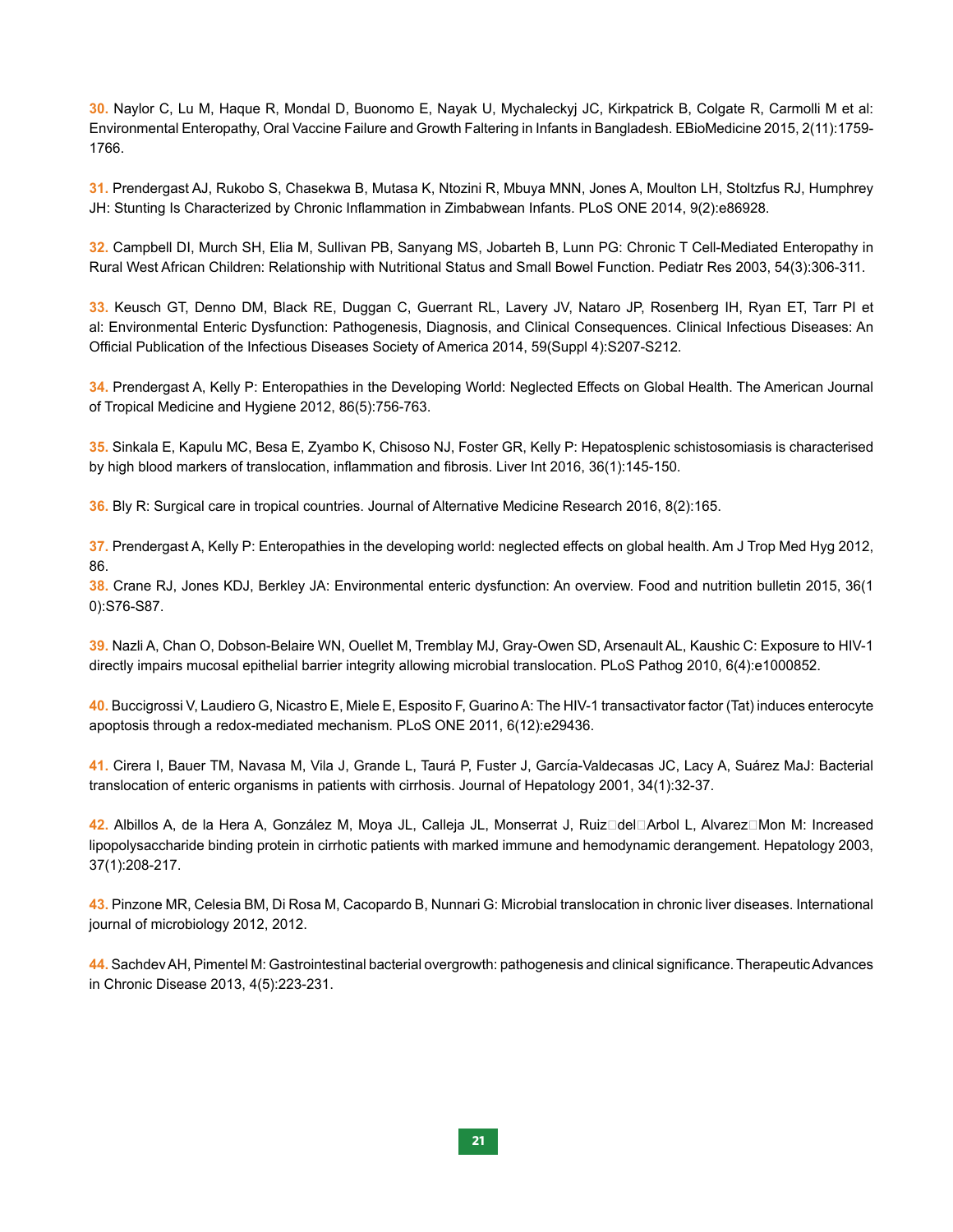**45.** Vanderhoof JA, Pauley-Hunter R: Small Intestinal Bacterial Overgrowth. In Textbook of Pediatric Gastroenterology, Hepatology and Nutrition. Springer; 2016:487-494.

**46.** Bellot P, Francés R, Such J: Pathological bacterial translocation in cirrhosis: pathophysiology, diagnosis and clinical implications. Liver International 2013, 33(1):31-39.

**47.** Sartor RB: The intestinal microbiota in inflammatory bowel diseases. In Nutrition, Gut Microbiota and Immunity: Therapeutic Targets for IBD. Volume 79. Karger Publishers; 2014:29-39.

**48.** Pastor Rojo O, Lopez San Roman A, Albeniz Arbizu E, de la Hera Martinez A, Ripoll Sevillano E, Albillos Martinez A: Serum lipopolysaccharide-binding protein in endotoxemic patients with inflammatory bowel disease. Inflamm Bowel Dis 2007, 13(3):269-277.

**49.** Vrakas S, Mountzouris KC, Michalopoulos G, Karamanolis G, Papatheodoridis G, Tzathas C, Gazouli M: Intestinal Bacteria Composition and Translocation of Bacteria in Inflammatory Bowel Disease. PLoS ONE 2017, 12(1):e0170034.

**50.** Gutiérrez A, Francés R, Amorós A, Zapater P, Garmendia M, NDongo M, Caño R, Jover R, Such J, Pérez□Mateo M: Cytokine association with bacterial DNA in serum of patients with inflammatory bowel disease. Inflammatory bowel diseases 2009, 15(4):508-514.

**51.** Gutiérrez A, Holler E, Zapater P, Sempere L, Jover R, Pérez-Mateo M, Schoelmerich J, Such J, Wiest R, Francés R: Antimicrobial peptide response to blood translocation of bacterial DNA in Crohn's disease is affected by NOD2/CARD15 genotype. Inflammatory bowel diseases 2011, 17(8):1641-1650.

**52.** Swidsinski A, Weber J, Loening-Baucke V, Hale LP, Lochs H: Spatial organization and composition of the mucosal flora in patients with inflammatory bowel disease. Journal of Clinical Microbiology 2005, 43(7):3380-3389.

**53.** Bibiloni R, Mangold M, Madsen KL, Fedorak RN, Tannock GW: The bacteriology of biopsies differs between newly diagnosed, untreated, Crohn' s disease and ulcerative colitis patients. Journal of Medical Microbiology 2006, 55(8):1141-1149.

**54.** Tilg H, Moschen AR, Kaser A: Obesity and the microbiota. Gastroenterology 2009, 136(5):1476-1483.

**55.** Miele L, Valenza V, La Torre G, Montalto M, Cammarota G, Ricci R, Mascianà R, Forgione A, Gabrieli ML, Perotti G: Increased intestinal permeability and tight junction alterations in nonalcoholic fatty liver disease. Hepatology 2009, 49(6):1877-1887.

**56.** Brun P, Castagliuolo I, Di Leo V, Buda A, Pinzani M, Palù G, Martines D: Increased intestinal permeability in obese mice: new evidence in the pathogenesis of nonalcoholic steatohepatitis. American Journal of Physiology-Gastrointestinal and Liver Physiology 2007, 292(2):G518-G525.

**57.** Pierro A, van Saene HK, Donnell SC, Hughes J, Ewan C, Nunn AJ, Lloyd DA: Microbial translocation in neonates and infants receiving long-term parenteral nutrition. Archives of Surgery 1996, 131(2):176-179.

**58.** Cicalese L, Sileri P, Green M, Abu-Elmagd K, Fung J, Starzl T, Reyes J: Bacterial translocation in clinical intestinal transplantation. In Transplantation proceedings: 2000. NIH Public Access; 2000:1210.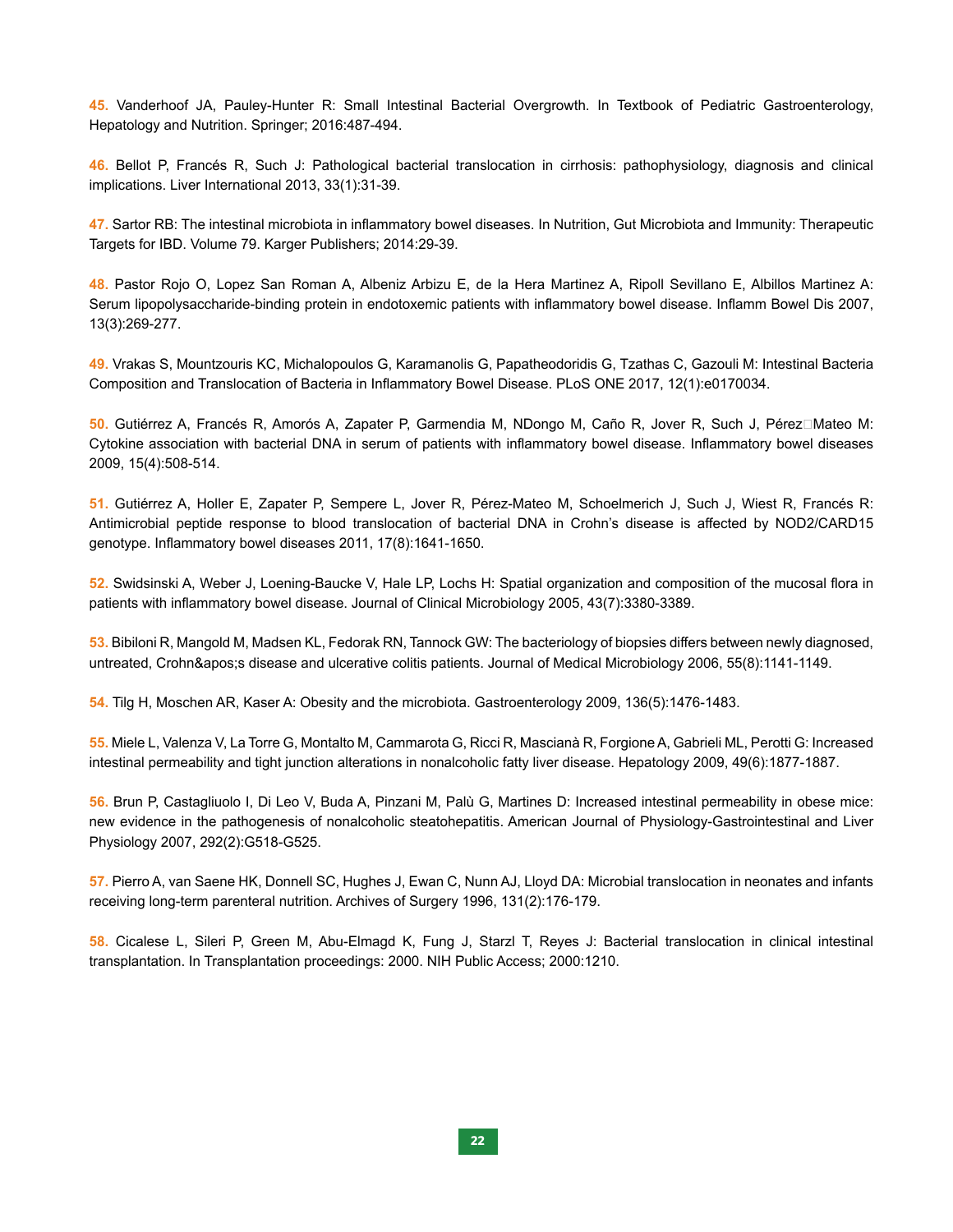**59**. MacFie J, Reddy B, Gatt M, Jain P, Sowdi R, Mitchell C: Bacterial translocation studied in 927 patients over 13 years. British journal of surgery 2006, 93(1):87-93.

**60.** Sedman PC, Macfie J, Sagar P, Mitchell CJ, May J, Mancey-Jones B, Johnstone D: The prevalence of gut translocation in humans. GASTROENTEROLOGY-BALTIMORE THEN PHILADELPHIA- 1994, 107:643-643.

**61.** Oliver JD: The viable but nonculturable state in bacteria. J Microbiol 2005, 43(1):93-100.

**62.** Cassol E, Malfeld S, Mahasha P, van der Merwe S, Cassol S, Seebregts C, Alfano M, Poli G, Rossouw T: Persistent microbial translocation and immune activation in HIV-1-infected South Africans receiving combination antiretroviral therapy. The Journal of Infectious Diseases 2010, 202(5):723-733.

**63.** Opal SM, Esmon CT: Bench-to-bedside review: functional relationships between coagulation and the innate immune response and their respective roles in the pathogenesis of sepsis. Critical Care 2002, 7(1):23.

**64.** Jiang W, Lederman MM, Hunt P, Sieg SF, Haley K, Rodriguez B, Landay A, Martin J, Sinclair E, Asher AI et al: Plasma levels of bacterial DNA correlate with immune activation and the magnitude of immune restoration in persons with antiretroviral-treated HIV infection. J Infect Dis 2009, 199(8):1177-1185.

**65.** Kramski M, Gaeguta AJ, Lichtfuss GF, Rajasuriar R, Crowe SM, French MA, Lewin SR, Center RJ, Purcell DFJ: Novel Sensitive Real-Time PCR for Quantification of Bacterial 16S rRNA Genes in Plasma of HIV-Infected Patients as a Marker for Microbial Translocation. Journal of Clinical Microbiology 2011, 49(10):3691-3693.

**66.** Ferri E, Novati S, Casiraghi M, Sambri V, Genco F, Gulminetti R, Bandi C: Plasma Levels of Bacterial DNA in HIV Infection: The Limits of Quantitative Polymerase Chain Reaction. Journal of Infectious Diseases 2010, 202(1):176-177.

**67.** Moriyama K, Ando C, Tashiro K, Kuhara S, Okamura S, Nakano S, Takagi Y, Miki T, Nakashima Y, Hirakawa H: Polymerase chain reaction detection of bacterial 16S rRNA gene in human blood. Microbiology and Immunology 2008, 52(7):375-382.

**68.** Purohit V, Bode JC, Bode C, Brenner DA, Choudhry MA, Hamilton F, Kang YJ, Keshavarzian A, Rao R, Sartor RB: Alcohol, intestinal bacterial growth, intestinal permeability to endotoxin, and medical consequences: summary of a symposium. Alcohol 2008, 42(5):349-361.

**69.** Kobayashi T, Tani T, Yokota T, Kodama M: Detection of peptidoglycan in human plasma using the silkworm larvae plasma test. FEMS Immunology & Medical Microbiology 2000, 28(1):49-53.

**70.** Shimizu T, Endo Y, Tabata T, Mori T, Hanasawa K, Tsuchiya M, Tani T: Diagnostic and predictive value of the silkworm larvae plasma test for postoperative infection following gastrointestinal surgery. Critical care medicine 2005, 33(6):1288-1295.

**71.** Cole CR, Frem JC, Schmotzer B, Gewirtz AT, Meddings JB, Gold BD, Ziegler TR: The rate of bloodstream infection is high in infants with short bowel syndrome: relationship with small bowel bacterial overgrowth, enteral feeding, and inflammatory and immune responses. The Journal of Pediatrics 2010, 156(6):941-947. e941.

**72.** Ziegler TR, Luo M, Estívariz CF, Moore DA, Sitaraman SV, Hao L, Bazargan N, Klapproth J-M, Tian J, Galloway JR: Detectable serum flagellin and lipopolysaccharide and upregulated anti-flagellin and lipopolysaccharide immunoglobulins in